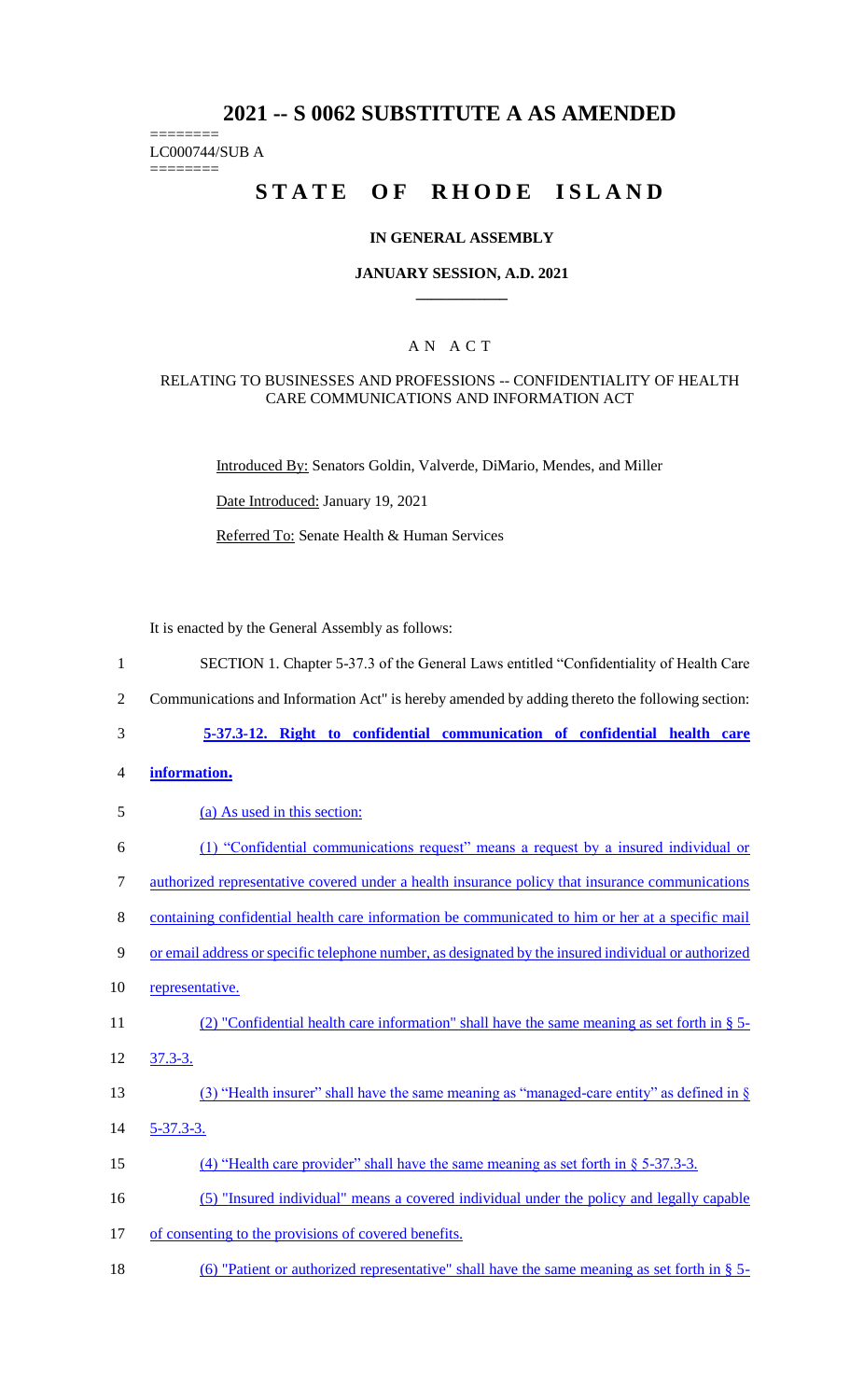1 37.3-3.

| $\sqrt{2}$ | (b) Notwithstanding any other law, and to the extent permitted by federal law, a health                  |
|------------|----------------------------------------------------------------------------------------------------------|
| 3          | insurer shall take the following steps to further protect the confidentiality of an insured individual's |
| 4          | confidential health care information:                                                                    |
| 5          | (1) A health insurer shall permit an insured individual or authorized representative to                  |
| 6          | submit a confidential communications request form as described in subsection (d) of this section.        |
| 7          | A health insurer shall accommodate requests for communication in the form and format requested           |
| $8\,$      | by the insured individual or authorized representative, if it is readily producible in the requested     |
| 9          | form and format. A health insurer shall permit that communications containing confidential health        |
| 10         | care information be communicated to the insured individual or authorized representative at a             |
| 11         | specific mail or email address or specific telephone number, as designated by the insured individual     |
| 12         | or authorized representative.                                                                            |
| 13         | (2) A health insurer may require the insured individual or authorized representative to make             |
| 14         | a request for a confidential communication described in subsection $(b)(1)$ of this section, in writing  |
| 15         | or by electronic transmission.                                                                           |
| 16         | (3) The confidential communication request shall be valid until the insured individual or                |
| 17         | authorized representative submits a revocation of the request, or a new confidential communication       |
| 18         | request is submitted.                                                                                    |
| 19         | (4) For the purposes of this section, a confidential communications request must be                      |
| 20         | implemented by the health insurer within ten (10) calendar days of the receipt of an electronic          |
| 21         | transmission or telephonic request or within ten (10) calendar days of receipt by first-class mail.      |
| 22         | The health insurer shall acknowledge receipt of the confidential communications request and advise       |
| 23         | the insured individual or authorized representative of the status of implementation of the request if    |
| 24         | an insured individual or authorized representative contacts the insurer.                                 |
| 25         | (c) A health insurer shall not condition coverage on the waiver of rights provided in this               |
| 26         | section.                                                                                                 |
| 27         | (d) All health insurers shall create a confidential communications request form that shall               |
| 28         | be easily readable and prominently displayed on the health insurer's website.                            |
| 29         | (e) The department of health shall develop and disseminate to health care providers                      |
| 30         | information on best practices relating to how providers can support insured individuals or               |
| 31         | authorized representatives requesting confidential communications including, but not limited to:         |
| 32         | (1) Ensuring that health care providers and health care staff are aware and understand the               |
| 33         | requirements outlined in this section;                                                                   |
| 34         | (2) Having hard-copy versions of the standardized confidential communications request                    |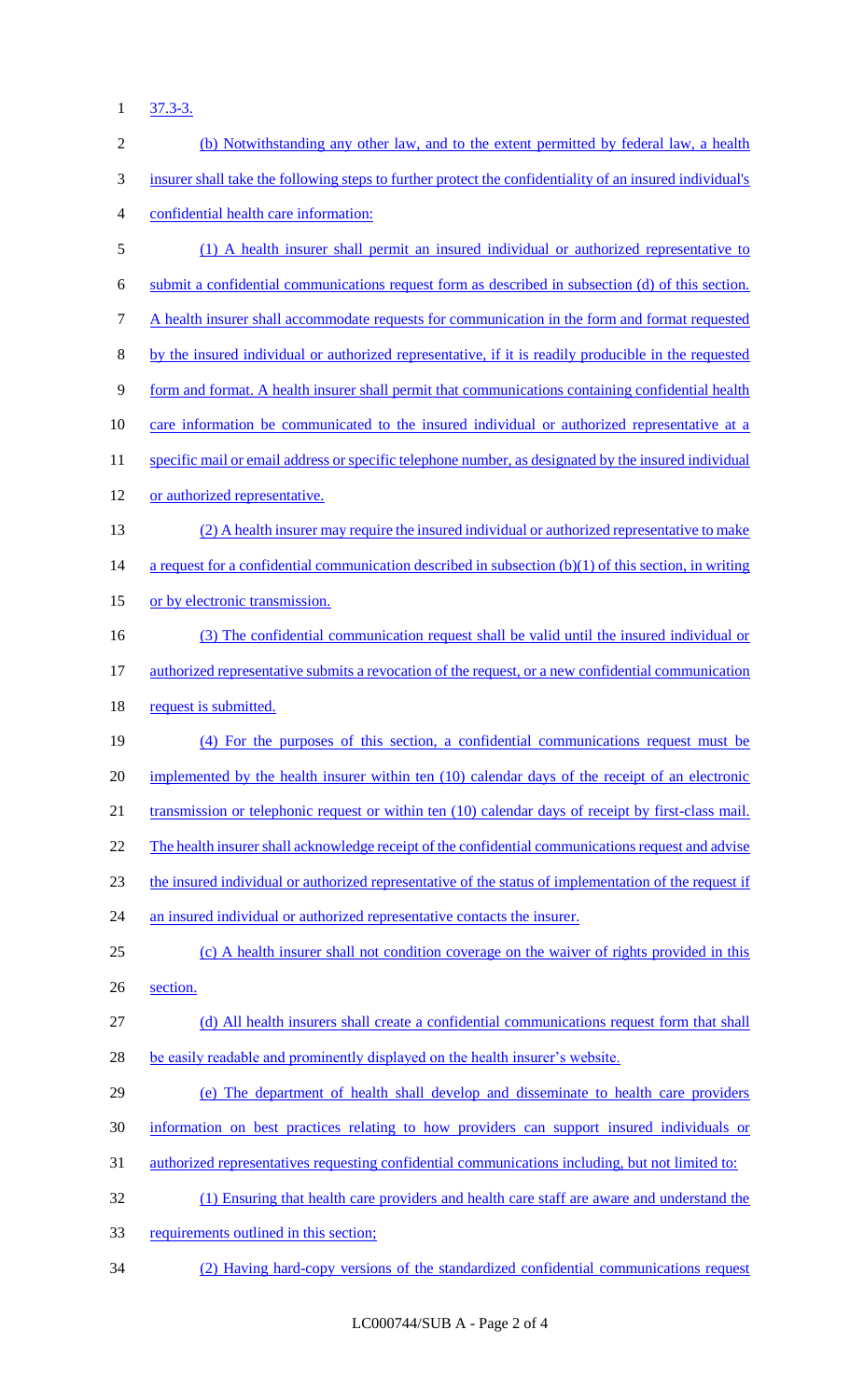- 1 form described in subsection (d) of this section, prominently displayed and available to insured
- 2 individuals or authorized representatives; and
- 3 (3) Offering to submit the standardized confidential communications request form
- 4 described in subsection (d) of this section that has been completed by an insured individual or
- 5 authorized representative to that insured individual's health insurer.
- 6 (f) The office of the health insurance commissioner and the department of health may adopt
- 7 reasonable rules and regulations for the implementation and administration of this chapter.
- 8 SECTION 2. This act shall take effect on January 1, 2022.

======== LC000744/SUB A ========